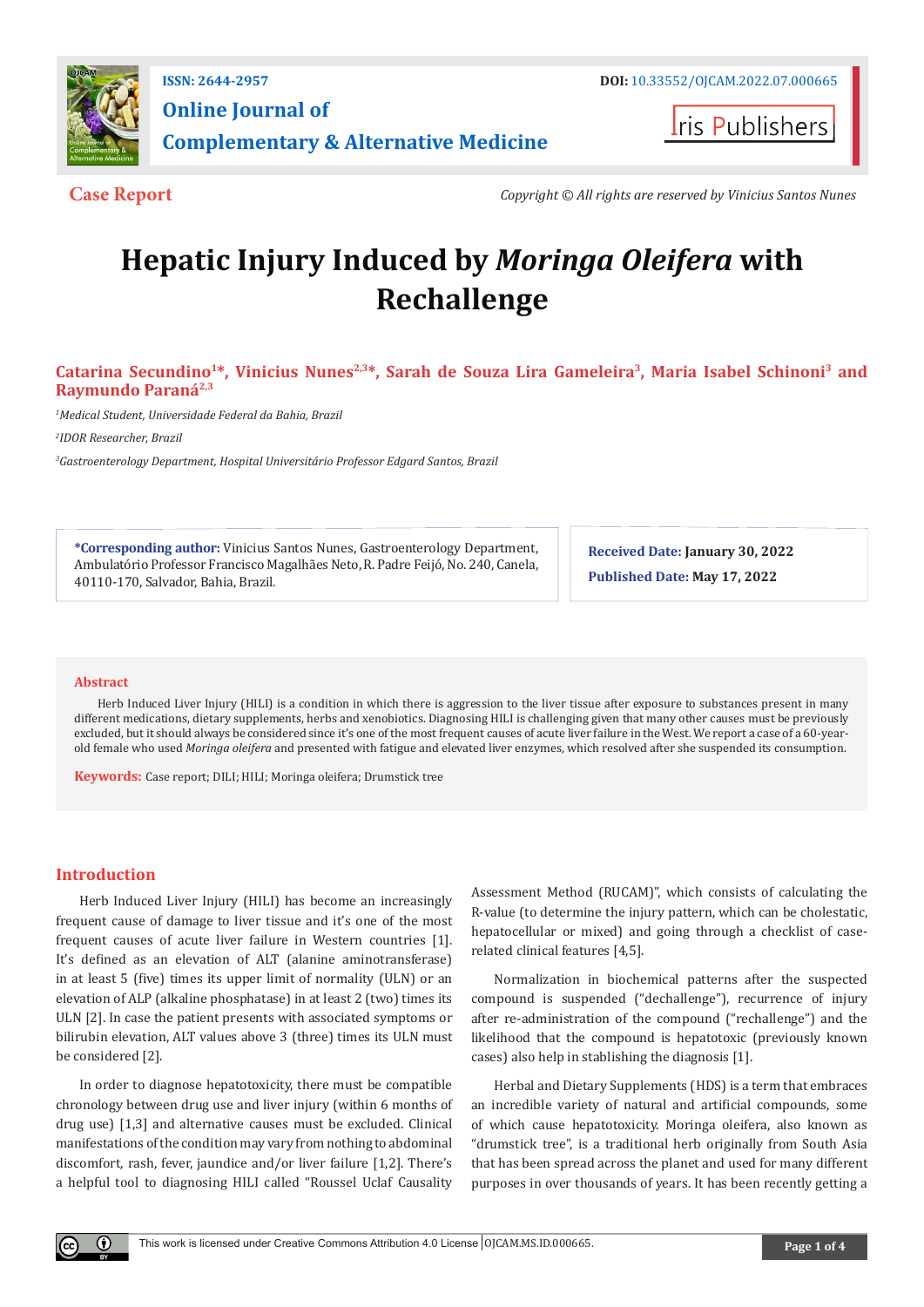lot of attention from the scientific community given its health and nutritional benefits [6], which has been used as a strong argument to explore Moringa as an important food source in developing countries and food fortification [7,8]. Some of its health benefits include (but are not limited to): analgesic, antioxidant, antipyretic and anti-inflammatory activities [6,8].

Many authors have already claimed that M. oleifera also has hepatoprotective effects in decreasing serum levels of ALT, AST and ALP after some studies in mice have shown positive results [6], but most of them can't offer useful data since they have not tested Moringa in human beings [7]. From our research, no hepatotoxic effects of the plant had been reported until now.

## **Case Presentation**

A 60-year-old female had been previously diagnosed with hypothyroidism (under treatment with Levothyroxine) and

**Table 1:** Biochemical Data.

dyslipidemia and had a past medical history of melanoma and gastroesophageal reflux disease. She presented with an episode of mild acute hepatitis with no compromise to liver function in June/2019, which was shown by a slight elevation of ALT and AST (aspartate aminotransferase) as seen in Table 1. After exclusion of alternative etiologies (Table 2), hepatotoxicity was suspected due to the patient's recent use of Ezetimibe and *Moringa oleifera* in capsules one month prior to the altered laboratory exams.

Both medications were suspended on June 16th, 2019 and liver enzymes reached near normal values two months later (Table 1). Against medical recommendation, the patient restarted consumption of *Moringa oleifera* (no longer associated with Ezetimibe) on August 17th, 2019 and presented to the clinic with fatigue and altered laboratory exams (Table 1 & Figure 1) one month later.

| <b>Biochemical</b><br><b>Data</b> | September, 2018 | June $15^{\text{th}}$ , 2019 | August 17th, 2019 | September $12th$ ,<br>2019 | October 14th, 2019 | November $9th$ , 2019 |
|-----------------------------------|-----------------|------------------------------|-------------------|----------------------------|--------------------|-----------------------|
| AST (UI/L)                        | 22              | 258                          | 57                | 591                        | 54                 | 30                    |
| ALT(UI/L)                         | 22              | 380                          | 85                | 1080                       |                    | 30                    |
| ALP (UI/L)                        | 72              | 128                          | 100               | 186                        | 98                 | 77                    |

Reference values: *AST* (15-46 UI/L); *ALT* (11-69 UI/L); *ALP* (38-126 UI/L).

The patient's R-value is 8.54. Data from September/2018 serves as a reference point for the patient, but it's not useful in this calculation.

**Table 2:** Laboratory Tests for Viral and Autoimmune Antibodies.

| <b>Tests for Viral and Autoimmune Etiologies</b> |           |  |  |  |  |
|--------------------------------------------------|-----------|--|--|--|--|
| <b>Epstein Barr Virus IgM and IgG</b>            | <b>NR</b> |  |  |  |  |
| HbsAg                                            | <b>NR</b> |  |  |  |  |
| Anti HBs                                         | R         |  |  |  |  |
| Anti HBc IgG                                     | <b>NR</b> |  |  |  |  |
| Anti HCV                                         | <b>NR</b> |  |  |  |  |
| CMV IgM                                          | <b>NR</b> |  |  |  |  |
| CMV IgG                                          | R         |  |  |  |  |
| Anti LKM-1                                       | <b>NR</b> |  |  |  |  |
| ANA                                              | <b>NR</b> |  |  |  |  |
| ASMA                                             | <b>NR</b> |  |  |  |  |
| AMA                                              | <b>NR</b> |  |  |  |  |

HbsAg: Hepatitis B virus surface antigen; Anti HBs: Hepatitis B surface antibodies; Anti HBc: Hepatitis B core antibodies; Anti HCV: Hepatitis C virus antibody; CMV: cytomegalovirus antibodies; Anti LKM-1: Liver kidney microsome type 1 antibodies; ANA: antinuclear antibodies; ASMA: Anti Smooth Muscle antibodies; AMA: antimitochondrial antibodies; NR: Not Reactive; R: Reactive

Although the patient had positive results for Anti HBs and CMV IgG, we concluded that hepatotoxicity fit her case better considering chronology, dechallenge, rechallenge and her clinical presentation.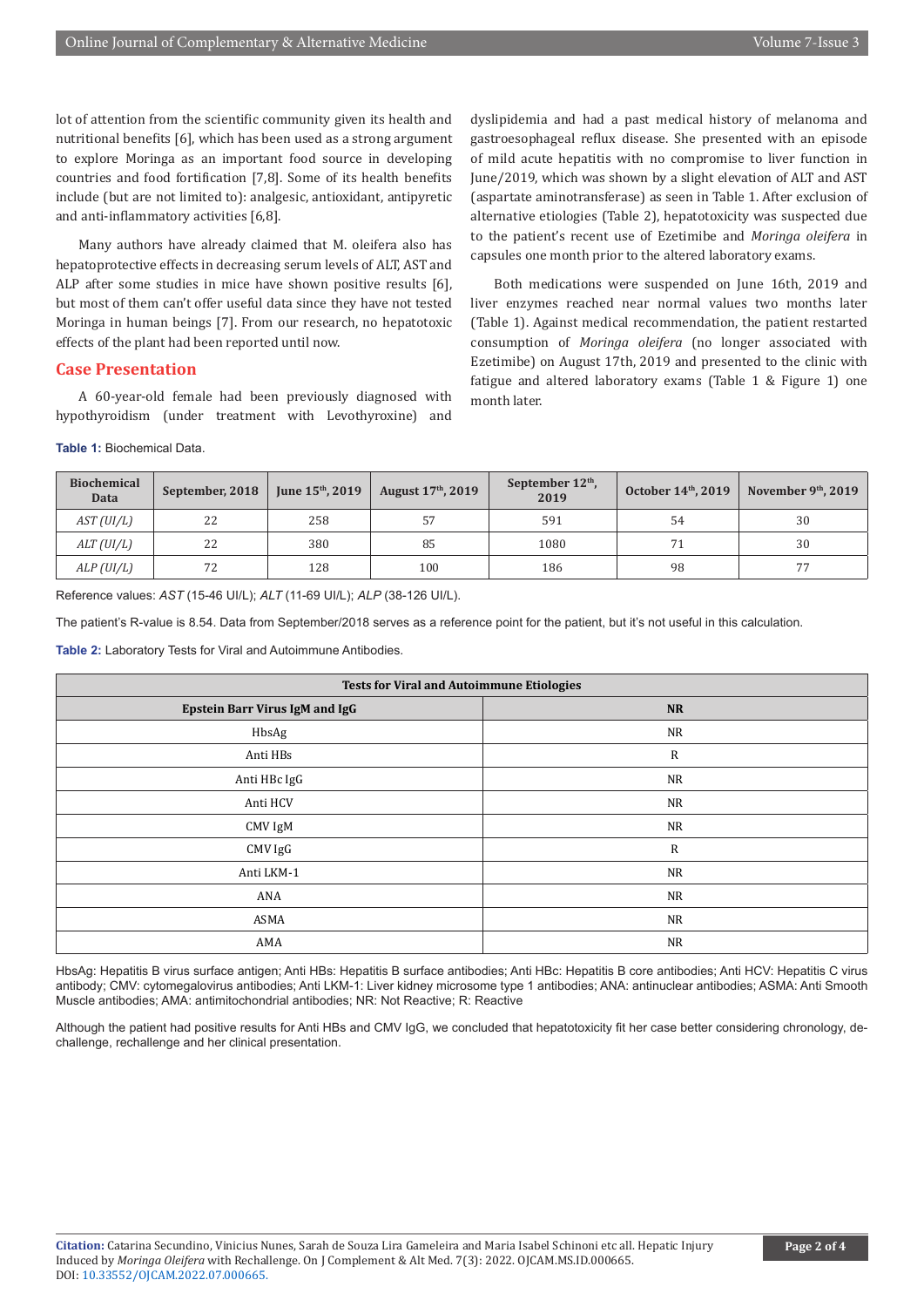

The patient was submitted to an abdomen ultrasonography, which showed no structural abnormalities on September 16th, 2019, and a cholangio resonance on October 24th, 2019, which showed a renal cyst and aortic atheromatous disease. She was oriented to suspend consumption of *Moringa oleifera* on September

13th, 2019. From then on, there was a steady clinical recovery and improvement in biochemical patterns (Table 1). Complete normalization of liver enzymes was noted on November 9th, 2019 (Table 1 & Graph 1).



This case's diagnosis was validated by an international group dedicated to studying hepatotoxicity (International Latin-American and Spanish Cohort for Drug Induced Liver Injury) [10]. This case report was prepared according to the CARE guidelines [11].

# **Discussion**

Herb Induced Liver Injury has been a growing cause of liver disease worldwide in the past few years, especially in developing